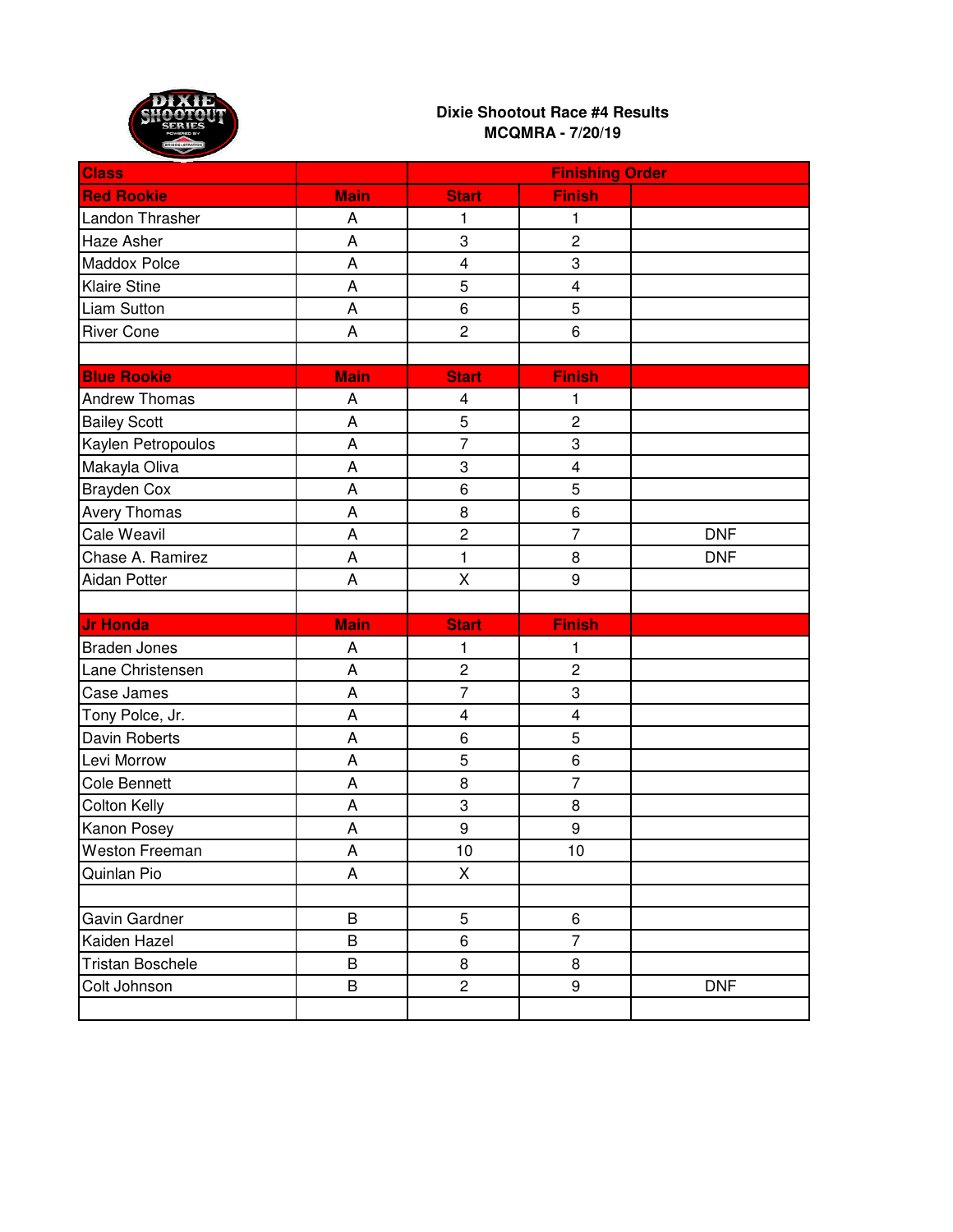

| <b>Class</b>              |                | <b>Finishing Order</b>  |                         |                             |
|---------------------------|----------------|-------------------------|-------------------------|-----------------------------|
| <b>Sr Honda</b>           | <b>Main</b>    | <b>Start</b>            | <b>Finish</b>           |                             |
| Reed Whitney              | A              | 1                       | 1                       |                             |
| <b>Max Reaves</b>         | A              | $\overline{\mathbf{4}}$ | $\overline{c}$          |                             |
| <b>Braden Scott</b>       | A              | $\overline{7}$          | 3                       |                             |
| Kale Van Sickle           | A              | 3                       | $\overline{\mathbf{4}}$ |                             |
| George Phillips           | A              | 6                       | 5                       |                             |
| <b>Brody Gunter</b>       | A              | 9                       | 6                       |                             |
| <b>Gunnar Pio</b>         | A              | $\overline{c}$          | $\overline{7}$          |                             |
| <b>Colton Kartisek</b>    | A              | 10                      | 8                       |                             |
| <b>Blake Cox</b>          | A              | 5                       | $\overline{9}$          |                             |
| Seth Christensen          | A              | 8                       | 10                      |                             |
| <b>Blake Prall</b>        | A              | $\overline{X}$          |                         |                             |
|                           |                |                         |                         |                             |
| Alex Pate                 | B              | 8                       | 6                       |                             |
| Holden Allen              | B              | $\overline{7}$          | $\overline{7}$          |                             |
| <b>Taylor Corum</b>       | B              | 9                       | 8                       |                             |
| <b>Madison Pritchett</b>  | B              | 10                      | 9                       |                             |
| <b>Hunter Taylor</b>      | $\overline{B}$ | $6\phantom{1}6$         | 10                      | <b>DNF</b>                  |
| Carter Erickson           | B              | $\sf X$                 | 11                      |                             |
|                           |                |                         |                         |                             |
| <b>Hvy Honda</b>          | <b>Main</b>    | <b>Start</b>            | <b>Finish</b>           |                             |
| <b>Boston Oliver</b>      | Α              | 3                       | 1                       |                             |
| Alex Reling               | A              | 5                       | $\overline{c}$          |                             |
| <b>Dillon Thomas</b>      | A              | $\mathbf{1}$            | 3                       |                             |
| Galen Brant Clark III     | A              | $\overline{4}$          | $\overline{\mathbf{4}}$ |                             |
| Kierston Jeffrey Harrison | A              | 9                       | $\overline{5}$          |                             |
| Bailee Spitulski          | A              | $\overline{7}$          | 6                       |                             |
| Eli Miles                 | A              | 6                       | $\overline{7}$          | <b>DNF</b>                  |
| <b>Ethan Gregory</b>      | A              | 8                       | 8                       | <b>DNF</b>                  |
| <b>Taylor Watson</b>      | A              | $\overline{c}$          | 9                       | <b>DNF-liberating fluid</b> |
|                           |                |                         |                         |                             |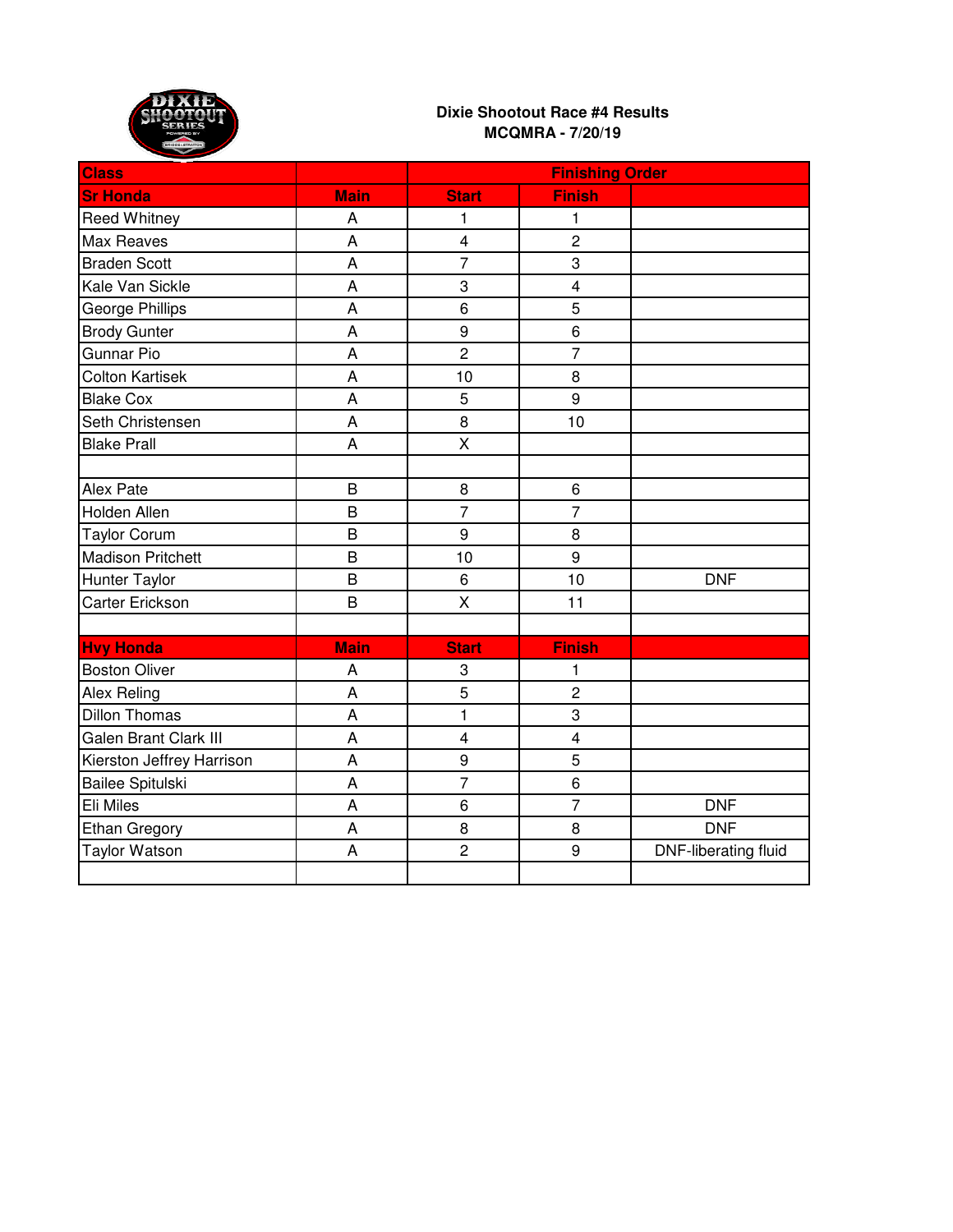

| <b>Class</b>             |                | <b>Finishing Order</b>  |                         |            |
|--------------------------|----------------|-------------------------|-------------------------|------------|
| <b>Jr Animal</b>         | <b>Main</b>    | <b>Start</b>            | <b>Finish</b>           |            |
| <b>Braden Jones</b>      | A              | 1                       | 1                       |            |
| Case James               | A              | $\overline{2}$          | $\overline{2}$          |            |
| Levi Morrow              | A              | $\,6$                   | 3                       |            |
| Davin Roberts            | A              | 8                       | $\overline{\mathbf{4}}$ |            |
| Tony Polce, Jr.          | A              | 3                       | 5                       |            |
| Quinlan Pio              | A              | $\overline{4}$          | 6                       |            |
| <b>Cole Bennett</b>      | A              | 9                       | $\overline{7}$          |            |
| Kanon Posey              | A              | $\overline{5}$          | 8                       |            |
| Lane Christensen         | A              | $\overline{7}$          | 9                       |            |
| Gavin Gardner            | A              | 10                      | 10                      |            |
| Kaiden Hazel             | A              | Y                       | 11                      |            |
| Weston Freeman           | A              | X                       | 12                      | <b>DNF</b> |
|                          |                |                         |                         |            |
| <b>Sr Animal</b>         | <b>Main</b>    | <b>Start</b>            | <b>Finish</b>           |            |
| Gavan Boschele           | A              | $\overline{c}$          | 1                       |            |
| <b>Gunnar Pio</b>        | A              | $\mathbf{1}$            | $\overline{c}$          |            |
| <b>Reed Whitney</b>      | A              | 8                       | $\overline{3}$          |            |
| George Phillips          | A              | 10                      | $\overline{\mathbf{4}}$ |            |
| <b>Braden Scott</b>      | A              | $\overline{4}$          | 5                       |            |
| Max Reaves               | A              | 5                       | 6                       |            |
| <b>Brody Gunter</b>      | A              | $\overline{7}$          | $\overline{7}$          |            |
| Caleb Edington           | A              | $\sf X$                 | 8                       |            |
| Holden Allen             | A              | 6                       | 9                       | <b>DNF</b> |
| <b>Blake Cox</b>         | A              | 9                       | 10                      | <b>DNF</b> |
| Gavin Miller             | A              | 3                       |                         | <b>DNA</b> |
|                          |                |                         |                         |            |
| Alex Pate                | B              | $\overline{7}$          | 6                       |            |
| <b>Blake Prall</b>       | B              | $\overline{\mathbf{4}}$ | $\overline{7}$          |            |
| <b>Colton Kartisek</b>   | $\overline{B}$ | $\overline{c}$          | 8                       |            |
| <b>Madison Pritchett</b> | $\sf B$        | 10                      | 9                       |            |
| <b>Taylor Corum</b>      | B              | 6                       | 10                      |            |
|                          |                |                         |                         |            |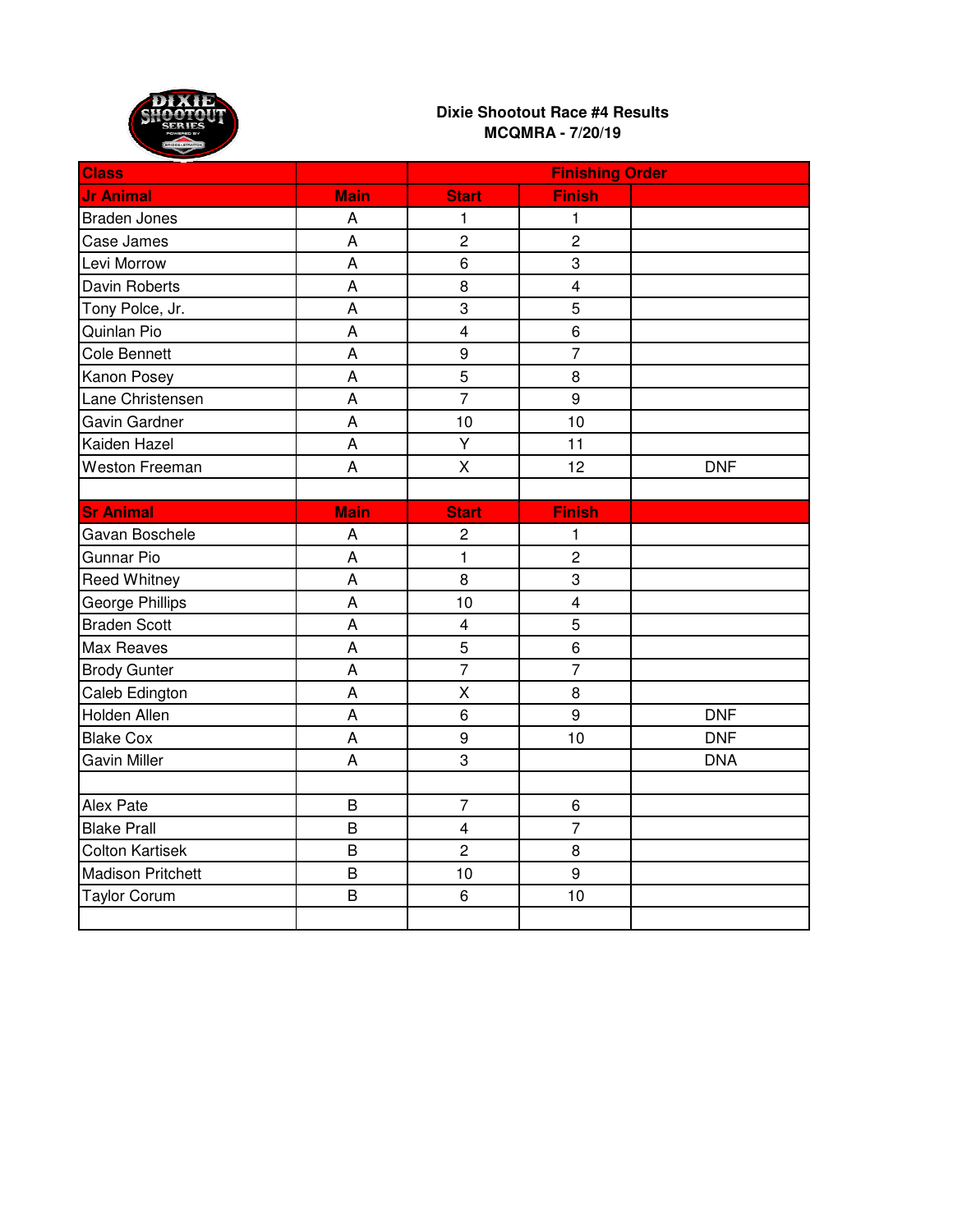

| <b>Class</b>                 |                           | <b>Finishing Order</b>  |                         |            |
|------------------------------|---------------------------|-------------------------|-------------------------|------------|
| <b>Lt 160</b>                | <b>Main</b>               | <b>Start</b>            | <b>Finish</b>           |            |
| Gavan Boschele               | A                         | 1                       | 1                       |            |
| Max Reaves                   | $\overline{A}$            | $\overline{4}$          | $\overline{c}$          |            |
| Reed Whitney                 | A                         | 3                       | 3                       |            |
| Seth Christensen             | A                         | 5                       | $\overline{\mathbf{4}}$ |            |
| Kanon Posey                  | A                         | 8                       | 5                       |            |
| George Phillips              | A                         | $\overline{7}$          | 6                       |            |
| <b>Braden Scott</b>          | A                         | 6                       | $\overline{7}$          |            |
| Kale Van Sickle              | A                         | 10                      | 8                       |            |
| Holden Allen                 | A                         | X                       | 9                       |            |
| <b>Austin Harrison</b>       | A                         | $\boldsymbol{9}$        | 10                      | <b>DNF</b> |
| Gavin Miller                 | A                         | $\overline{c}$          |                         | <b>DNA</b> |
|                              |                           |                         |                         |            |
| <b>Colton Kartisek</b>       | B                         | 6                       | 6                       |            |
| <b>Taylor Corum</b>          | B                         | 9                       | $\overline{7}$          |            |
| Gunnar Pio                   | B                         | $\mathbf{1}$            | 8                       | <b>DNF</b> |
| Oliver Dibble                | B                         | 8                       | 9                       | <b>DNF</b> |
|                              |                           |                         |                         |            |
| <b>Hvy 160</b>               | <b>Main</b>               | <b>Start</b>            | <b>Finish</b>           |            |
| <b>Boston Oliver</b>         | A                         | 1                       | 1                       |            |
| <b>Alex Reling</b>           | A                         | $\overline{2}$          | $\overline{c}$          |            |
| <b>Taylor Watson</b>         | A                         | 3                       | 3                       |            |
| Joshua Kunstbeck             | A                         | 8                       | $\overline{\mathbf{4}}$ |            |
| <b>Dillon Thomas</b>         | A                         | $\overline{4}$          | 5                       |            |
| <b>Galen Brant Clark III</b> | A                         | 5                       | 6                       |            |
| <b>Matthew Milian</b>        | A                         | $\,6$                   | $\overline{7}$          | <b>DNF</b> |
| Eli Miles                    | A                         | $\overline{7}$          | 8                       | <b>DNF</b> |
|                              |                           |                         |                         |            |
| Lt WF                        | <b>Main</b>               | <b>Start</b>            | <b>Finish</b>           |            |
| Gavan Boschele               | A                         | 1                       | 1                       |            |
| Gunnar Pio                   | A                         | $\overline{c}$          | $\overline{c}$          |            |
| Austin Harrison              | A                         | 3                       | 3                       |            |
| <b>Braden Scott</b>          | A                         | 6                       | $\overline{\mathbf{4}}$ |            |
| <b>Brody Gunter</b>          | $\boldsymbol{\mathsf{A}}$ | 8                       | 5                       |            |
| Seth Christensen             | $\mathsf A$               | 5                       | 6                       |            |
| Caleb Edington               | A                         | 9                       | $\overline{7}$          |            |
| Oliver Dibble                | A                         | $\overline{7}$          | 8                       |            |
| Gavin Miller                 | A                         | $\overline{\mathbf{4}}$ | 9                       | <b>DNA</b> |
|                              |                           |                         |                         |            |